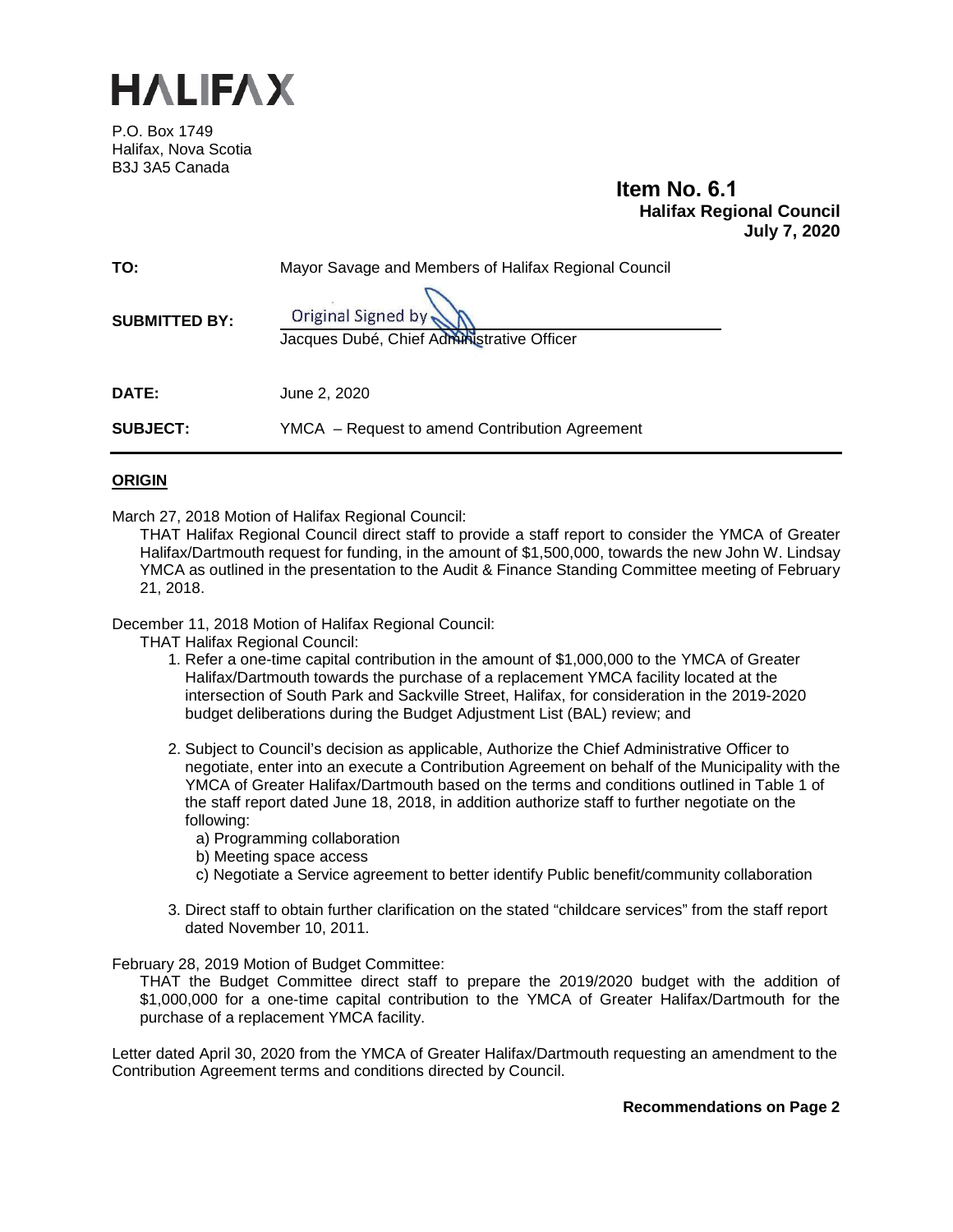# **LEGISLATIVE AUTHORITY**

*Halifax Regional Municipality Charter* ("HRM Charter"), S.N.S. 2008, c.39

7A The purposes of the Municipality are to

- (a) provide good government;
- (b) provide services, facilities and other things that, in the opinion of the Council, are necessary or desirable for all or part of the Municipality; and
- (c) develop and maintain safe and viable communities.
- 79A (1) Subject to subsections (2) to (4), the Municipality may only spend money for municipal purposes if
	- (a) the expenditure is included in the Municipality's operating budget or capital budget or is otherwise authorized by the Municipality;
	- (b) the expenditure is in respect of an emergency under the Emergency Management Act; or
	- (c) the expenditure is legally required to be paid.

# **RECOMMENDATION**

It is recommended that Halifax Regional Council:

- 1. Rescind the Contribution Agreement terms and conditions outlined in Table 1 of the staff report dated June 18, 2018 and incorporated by reference in part 2 of the motion passed for item 14.2.3 from the December 11, 2018 meeting of Halifax Regional Council; and
- 2. Authorize the Chief Administrative Officer to negotiate, enter into and execute the Contribution Agreement on behalf of the Municipality with the YMCA of Greater Halifax/Dartmouth based on the terms and conditions outlined in Table A of the staff report dated June 2, 2020.

*A motion of rescission shall be passed by a vote of two-thirds (2/3 rds) of the Members present and voting.*

# **BACKGROUND**

This report originated with a letter dated April 30, 2020 from the YMCA of Greater Halifax/Dartmouth requesting an amendment to the Contribution Agreement terms and conditions that were directed by Council when it approved a contribution to the John W. Lindsay YMCA (Attachment 1).

On December 11, 2018 Regional Council referred a one-time capital contribution in the amount of \$1,000,000 to the YMCA of Greater Halifax/Dartmouth towards the purchase of a replacement YMCA facility, for consideration in the 2019-2020 budget deliberations; and subject to Council's decision as applicable, authorized the Chief Administrative Officer to negotiate, enter into an execute a Contribution Agreement on behalf of the Municipality with the YMCA of Greater Halifax/Dartmouth based on the terms and conditions outlined in Table 1 of the staff report dated June 18, 2018.

Table 1 included a requirement that HRM's contribution would be contingent upon the execution of a signed Contribution Agreement, the completion of construction of the YMCA facility, YMCA's ownership of the facility (as evidenced by the registration of the YMCA's condominium interest) and possession of the facility by the YMCA. Table 1 also required that payment of the contribution be on or after closing of the acquisition of the facility by the YMCA. During the Budget Adjustment List (BAL) review in December 2018, Regional Council incorporated additional terms to the original list of terms and conditions which were also added to Table 1.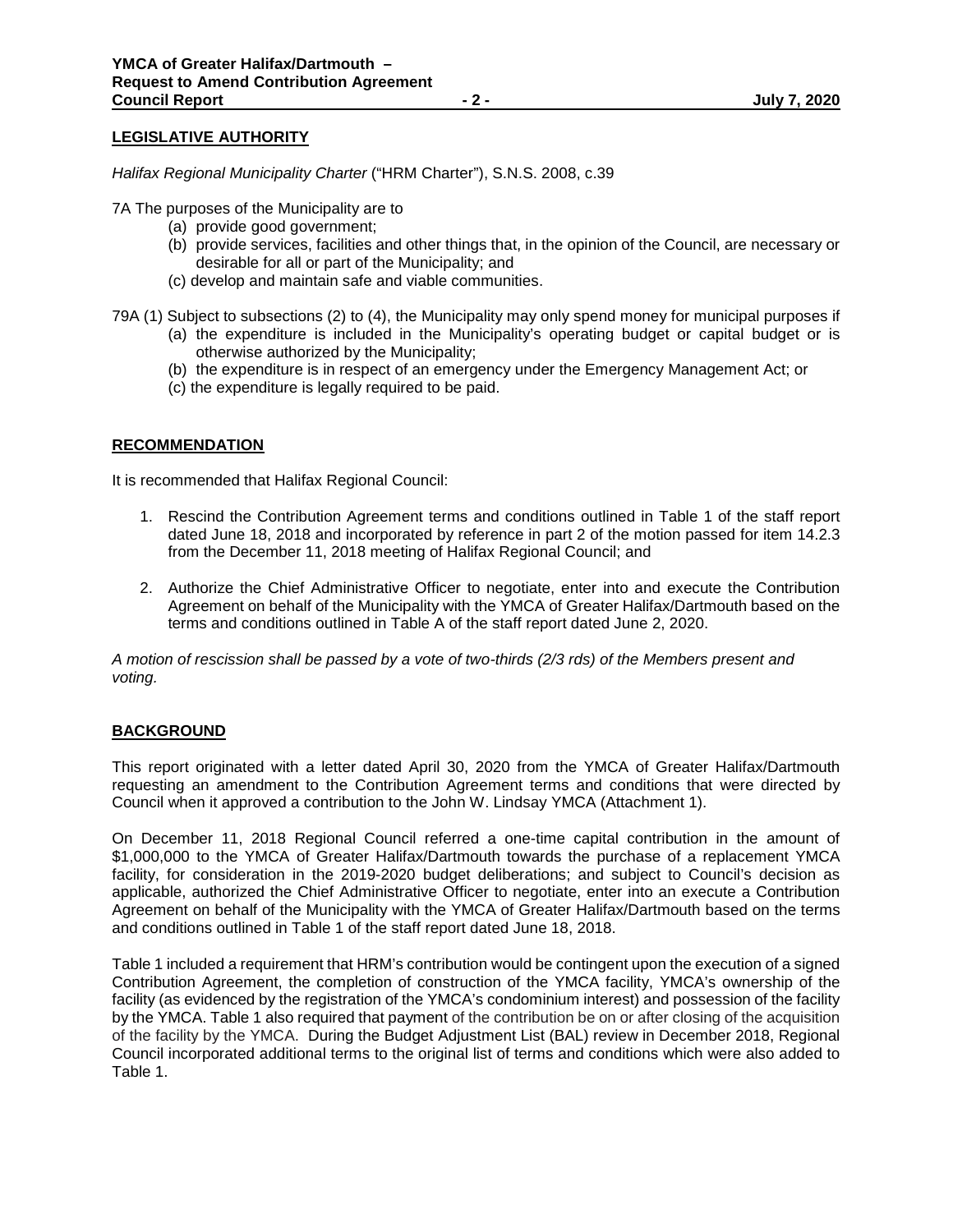# **DISCUSSION**

The YMCA of Greater Halifax/Dartmouth is requesting an amendment to the contribution agreement terms and conditions that would allow the dedicated funds to be released prior to the registration of the YMCA's condominium interest in the property, which may not occur until well after the substantial completion of the facility and its occupation by the YMCA. Therefore, it is proposed to change the term to a milestone related to the completion of the facility, rather than the condominium registration which will happen at a later date.

To enable that change, Table A now proposes that the Municipality's contribution to the YMCA be contingent on the execution of a signed Contribution Agreement, the substantial completion of construction of the YMCA facility and the issuance of the occupancy permit for the YMCA facility. Table A also clarifies the public benefits secured through the agreement consistent with Council's December 2018 direction and maintains other previously approved requirements, including that funding shall be used by the YMCA soley for the acquisition of the facility and shall be contingent on Regional Council's approval of the expenditure in the applicable fiscal year budget process.

Table A – Contribution Agreement: Key Terms and Conditions

#### **Table A. Contribution Agreement: Key Terms and Conditions**

HRM's contribution to the YMCA will be one million dollars (\$1,000,000.00), to be used by the YMCA of Greater Halifax/Dartmouth ("YMCA") solely for the acquisition of the *John W. Lindsay YMCA* facility (the "Facility") at South Park and Sackville Streets, Halifax\*.

The contribution amount is a fixed contribution made directly to the YMCA, and HRM is not liable for any of the YMCA's costs for the acquisition of the Facility, nor is it a guarantor of the YMCA or the **Facility** 

The contribution amount represents HRM's complete financial commitment to the YMCA for the acquisition of the Facility

The YMCA will indemnify HRM.

In acknowledgement of HRM's contribution, the YMCA will provide the following *annual* public benefits to HRM, for a term of five (5) years from the date of the Facility's opening:

- a. The YMCA will partner with HRM Recreation in a *Membership Access Lending Program* through the provision of 100 1-week passes per week x 52 weeks to the program that will provide access to Facility amenities (but not to YMCA registered programming)
- b. The YMCA shall host two (2) non-recurring *Open House* events (each event is for one week)
- c. The YMCA shall host a free *Youth Night* one day per month x 12 months;
- d. The YMCA shall host a free *Seniors' Day* one day per month x 12 months;
- e. An annual account to HRM Recreation of the number of YMCA membership discounts provided by the YMCA, including the source of referrals.
- f. The YMCA shall provide an annual reporting to HRM Recreation with respect to the profile of *Membership Access Lending Program* participants including the source of referrals, participation rates for the Open House events, *Youth Night* and *Seniors' Day,* and any related collaborative initiative undertaken under the auspices of this 5-year agreement.
- g. The YMCA shall provide access to facility meeting space including a 15-person board room and a community room at a below market/not-for-profit rate.

HRM's contribution shall be contingent upon:

- a. the execution of a signed Contribution Agreement;
- b. the substantial completion of construction of the YMCA facility; and
- c. issuance of the occupancy permit for the YMCA facility

Funding shall be contingent on Regional Council's approval of the expenditure in the applicable fiscal year budget process.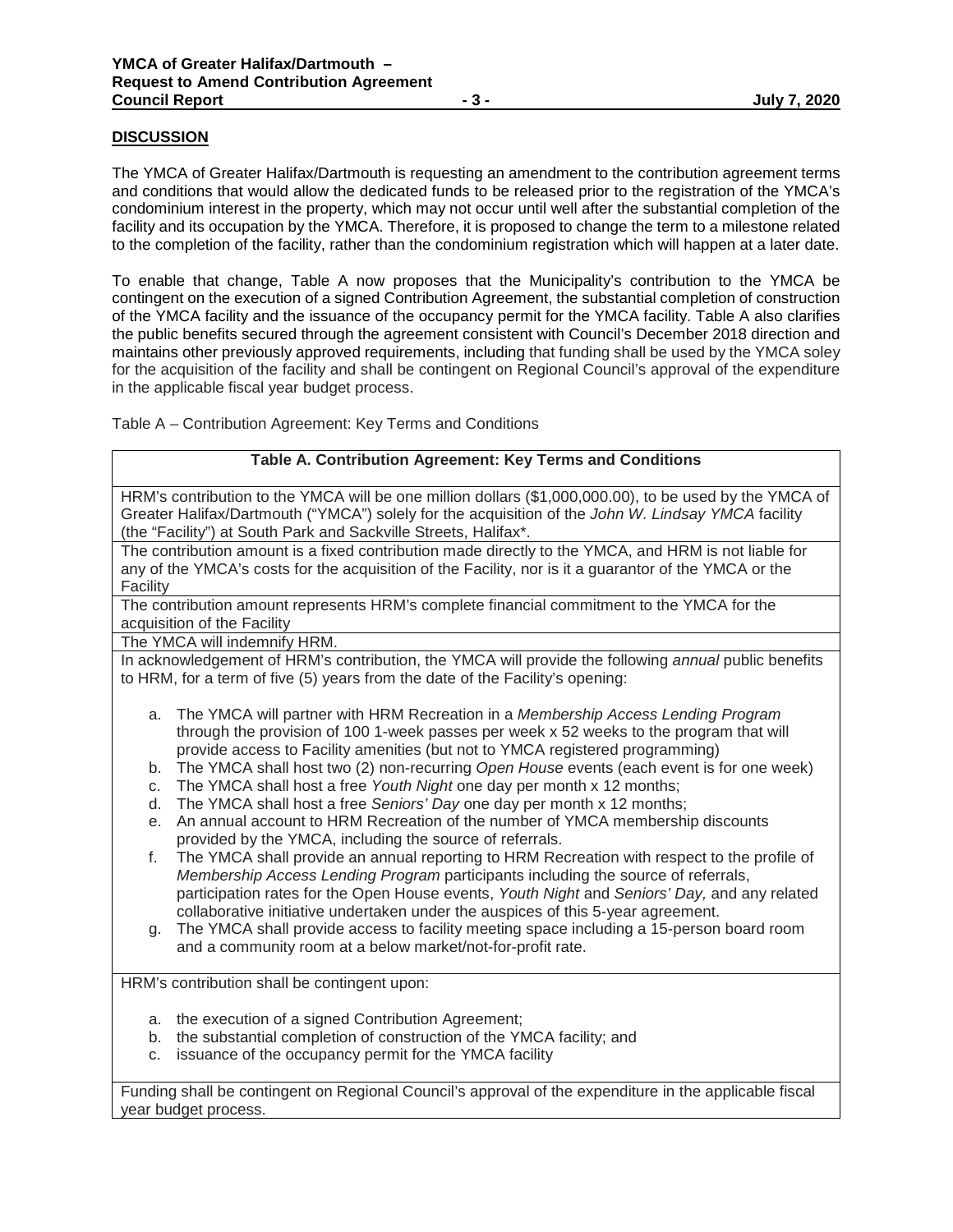In return for HRM's contribution, the YMCA shall provide recognition commensurate with the level of investment at the *John W. Lindsay YMCA*.

HRM shall:

- a. Provide evidence-based data with respect to any identified programming gaps or capacity issues;
- b. Initiate referrals to YMCA youth programming opportunities;
- c. Promote referrals from non-profit community organizations; and
- d. Work with YMCA representation to foster communication and program/service coordination.

\*Southwest Properties is constructing the facility and upon completion the YMCA will assume ownership through a condominium interest. As such, funds cannot be awarded to the YMCA for construction. Hence, funding is directed towards the acquisition of the facility (a capital purchase).

# **FINANCIAL IMPLICATIONS**

Funding of \$1M was approved in the 2019/20 operating budget from Q421 – General Contingency Reserve. However, the recipient had not met the requirements for the contribution to be paid as of the end of 2019/20. As a result of this, the grant will be paid out from the reserve in the 2020/21 fiscal year.

#### **RISK CONSIDERATION**

There are no significant risks associated with the recommendations in this report. The risks considered rate Low.

To reach this conclusion, consideration was given to operational and financial risks. These are mitigated by the fact the contribution agreement is a legal contract that ensures the grant funding is used only for the purpose outlined by Regional Council to achieve the public benefits as outlined therein.

#### **COMMUNITY ENGAGEMENT**

Not applicable.

# **ENVIRONMENTAL IMPLICATIONS**

None.

# **ALTERNATIVES**

Alternative 1: Regional Council could choose not to approve the revised Contribution Agrement terms and conditions proposed in Table  $A^{\dagger}$  and proceed with the previously approved Contribution Agreement terms and conditions.

# **ATTACHMENTS**

Attachment 1: Letter of Request YMCA of Greater Halifax/Dartmouth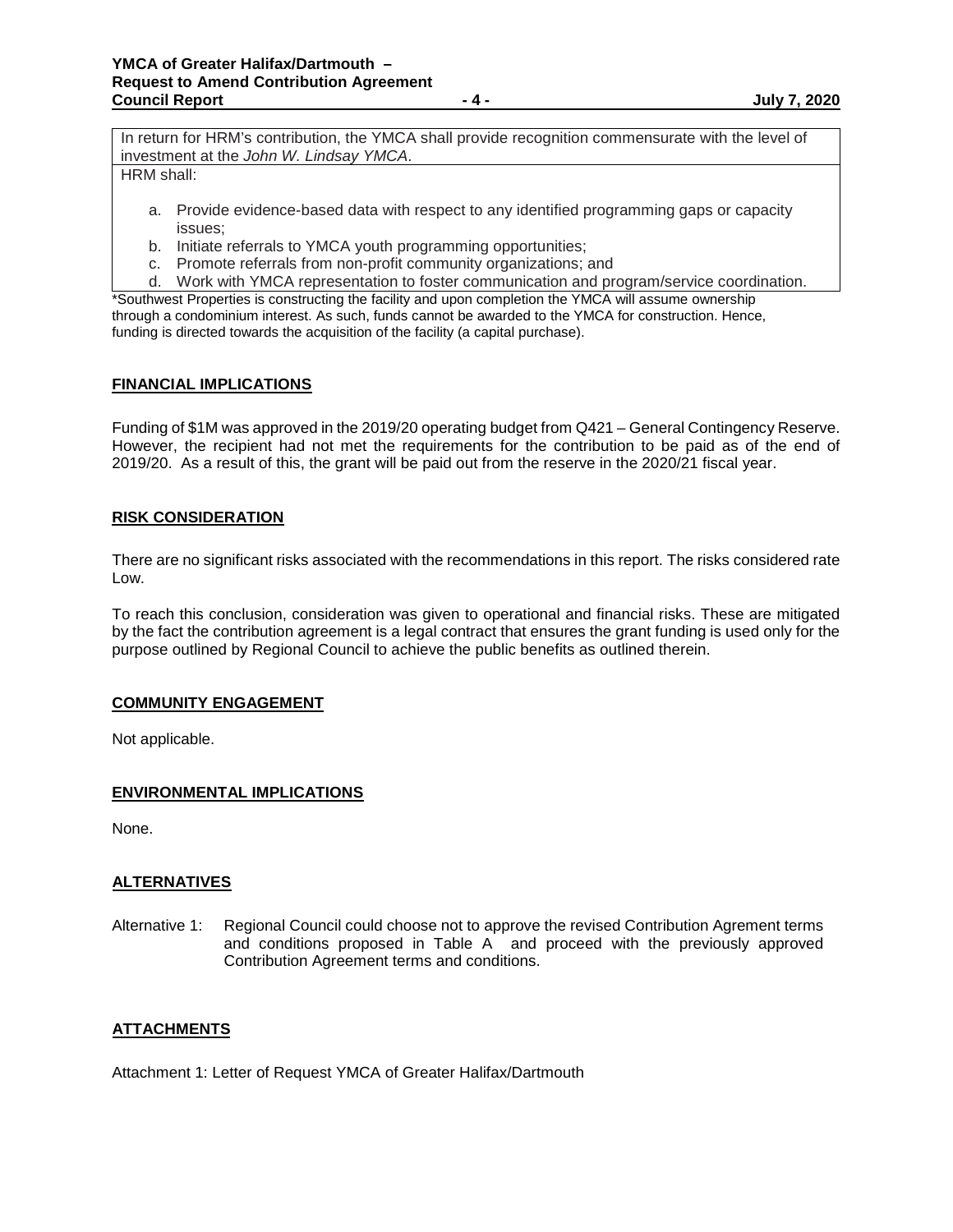\_\_\_\_\_\_\_\_\_\_\_\_\_\_\_\_\_\_\_\_\_\_\_\_\_\_\_\_\_\_\_\_\_\_\_\_\_\_\_\_\_\_\_\_\_\_\_\_\_\_\_\_\_\_\_\_\_\_\_\_\_\_\_\_\_\_\_\_\_\_\_\_\_\_\_\_\_\_\_\_\_\_\_\_

\_\_\_\_\_\_\_\_\_\_\_\_\_\_\_\_\_\_\_\_\_\_\_\_\_\_\_\_\_\_\_\_\_\_\_\_\_\_\_\_\_\_\_\_\_\_\_\_\_\_\_\_\_\_\_\_\_\_\_\_\_\_\_\_\_\_\_\_\_\_\_\_\_\_\_\_\_\_\_\_\_\_\_\_\_\_\_\_\_\_\_\_\_

A copy of this report can be obtained online at halifax.ca or by contacting the Office of the Municipal Clerk at 902.490.4210.

Report Prepared by: Angela Green, Manager Recreation Programming 902-293-8473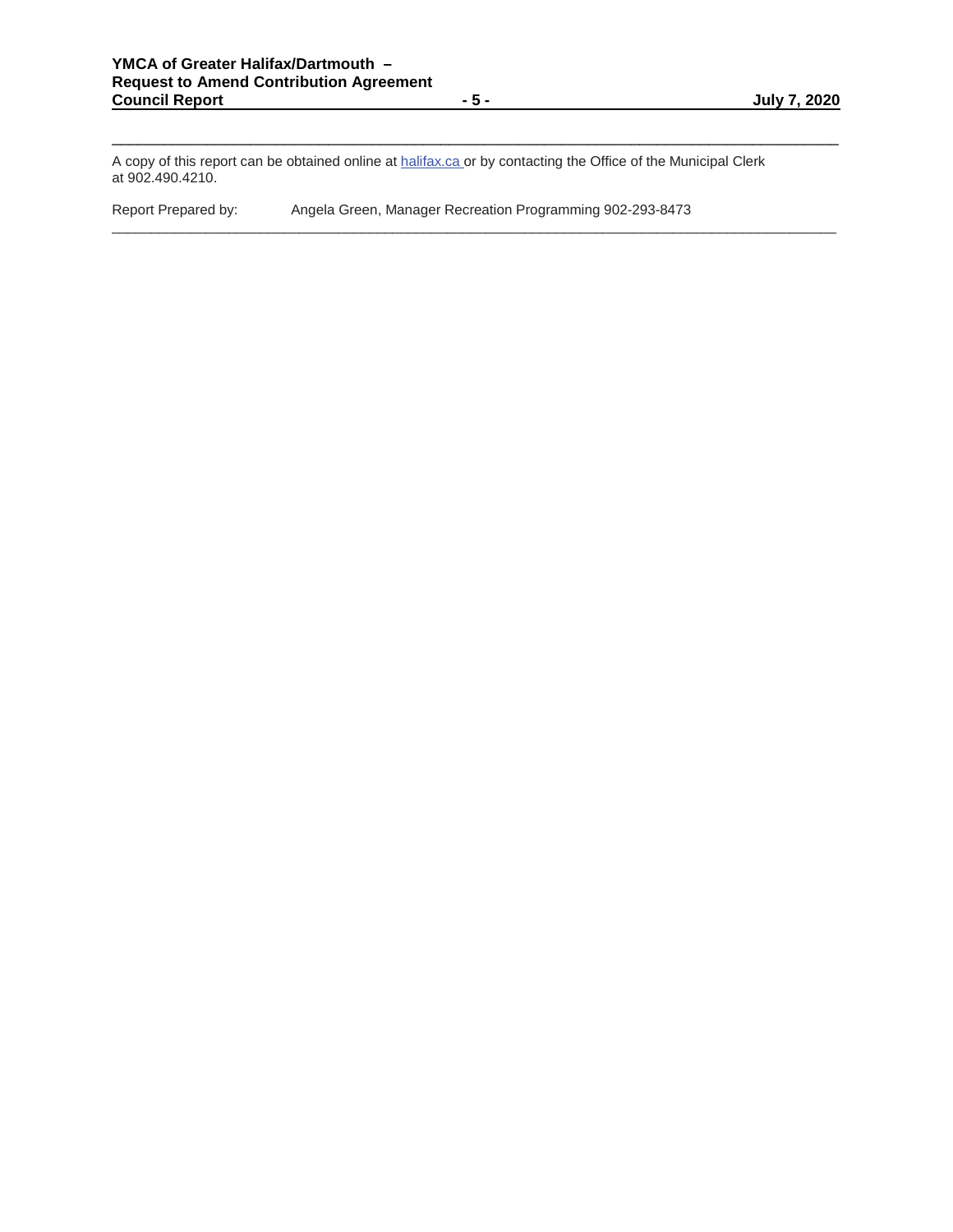### **Attachment 1**

# **YMCA of Greater Halifax/Dartmouth**

5670 Spring Garden Road, Suite 306 Halifax, NS B3J 1H6 Phone: (902) 423-9709 www.ymcahfx.ca

Halifax Regional Municipality Parks & Recreation PO Box 1749 Halifax, NS B3J 3A5 **Attn: Denise Schofield, Director of Parks & Recreation** schofid@halifax.ca

Thursday, April 30, 2020

Dear Ms. Schofield,

I trust this letter finds you well during these very challenging times. I would first like to thank you and your team for the work they have put into developing the Contribution Agreement for funding of the John W Lindsay YMCA, as well as the efforts to strengthen our working relationship around the opportunities for the delivery of health and recreation services to our community. We are excited to work more closely with you your team in the future as we open the new YMCA.

As you are aware these are unprecedented times and the YMCA, like HRM, is experiencing significant program and facility closures which include a variety of delays to the new YMCA project due to the COVID-19 pandemic. These unforeseen delays complicate our Contribution Agreement with HRM, particularly around the release of the dedicated funds to the YMCA. Our construction partner has identified that there will be further delay in registering the YMCA as a condominium.

The following clause in the contribution agreement outlines the challenge we face to receive the contribution by HRM, and we would like HRM to amend this clause and release the dedicated funds to the YMCA in advance of the condominium registry.

Contribution by HRM (3.1) (ii) ownership of the Facility has been transferred to the YMCA, as evidenced by registration of YMCA's condominium interest in the Facility at the applicable Land Registration Office;

(iii) YMCA is possession of the Facility

The YMCA expects to take possession of the John W Lindsay YMCA from Southwest Properties upon substantial completion of the facility in the next 12-16 weeks, as indicated in the latest construction schedule. We are requesting that achieving substantial completion become the

Building healthy<br>communities